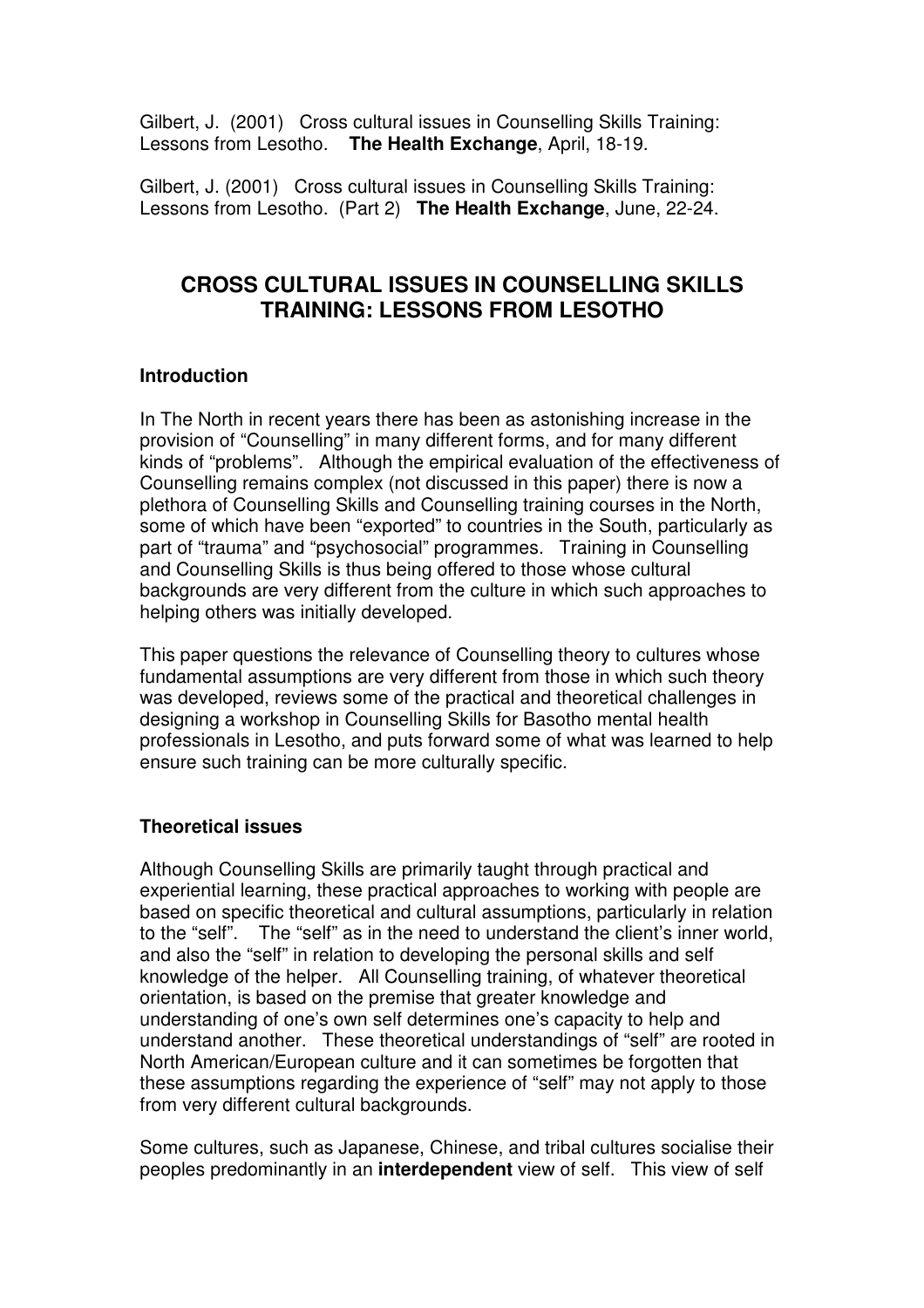prioritises the relatedness of individuals to each other, attending to others, fitting in, and harmonious interdependence with them. On the other hand, cultures of the North assume an **independent** view of self in which establishing and maintaining independence from others and discovering and expressing unique inner attributes is given priority. These cultural assumptions have profound implications for how an individual experiences him/herself and what is considered emotionally "mature"adult behaviour. In cultures with an **interdependent** view of self, maturity is considered to be the control and reduction of one's own individual views and needs, and establishing a social position within a host of inter-relationships and networks. In cultures with an **independent** view of self, separateness and independence are culturally valued, and the capacity to express one's **own** views and opinions is considered an essential part of self development.

Applying Counselling theory to cultures with different assumptions about "self" is intrinsically problematic because **all** the underlying theoretical assumptions stem from the individualistic culture of North America, in which an **independent** view of the self is implicitly assumed. Can such theoretical assumptions have relevance to a culture with an **interdependent** view of self, such as that of the Basotho people in Lesotho? Can Counselling Skills training developed in the North have any value in a culture with very different implicit assumptions, and, if so, how should such training be modified?

#### **Background to the workshop**

The workshop on Counselling Skills described in this paper was part of Year Three of the Dolen Cymru-Lesotho Mental Health Project. Wales and Lesotho have been "twinned" since 1985, and many kinds of exchanges of skills and experiences have taken place. In 1997 it was decided to embark upon a Mental Health Project to develop the skills of Village Health Workers. As part of this programme a Community Mental Health Nurse from Lesotho visited Wales to assess what services were available and training in generic Counselling Skills was identified. The author, because of prior experience in teaching mental health in an African context, was approached to design and deliver a five day Counselling Skills workshop for personnel in the Mental Health Services in Lesotho who would then train Village Health Workers.

#### **Planning and reservations**

I have some experience in combining both Western and traditional approaches within cross cultural teaching in mental health in Africa, but not specifically Counselling Skills Training. I was privately sceptical about the topic chosen (discussed earlier) but I was also enthusiastic about the challenge of preparing something that had to be culturally appropriate. The preparation was further complicated by difficulties in communicating directly with staff in the Mental Health Services in Lesotho to establish what their contribution and expectations might be. A list of 29 participants, comprising psychiatric nurses, psychiatric social workers, some general nurses and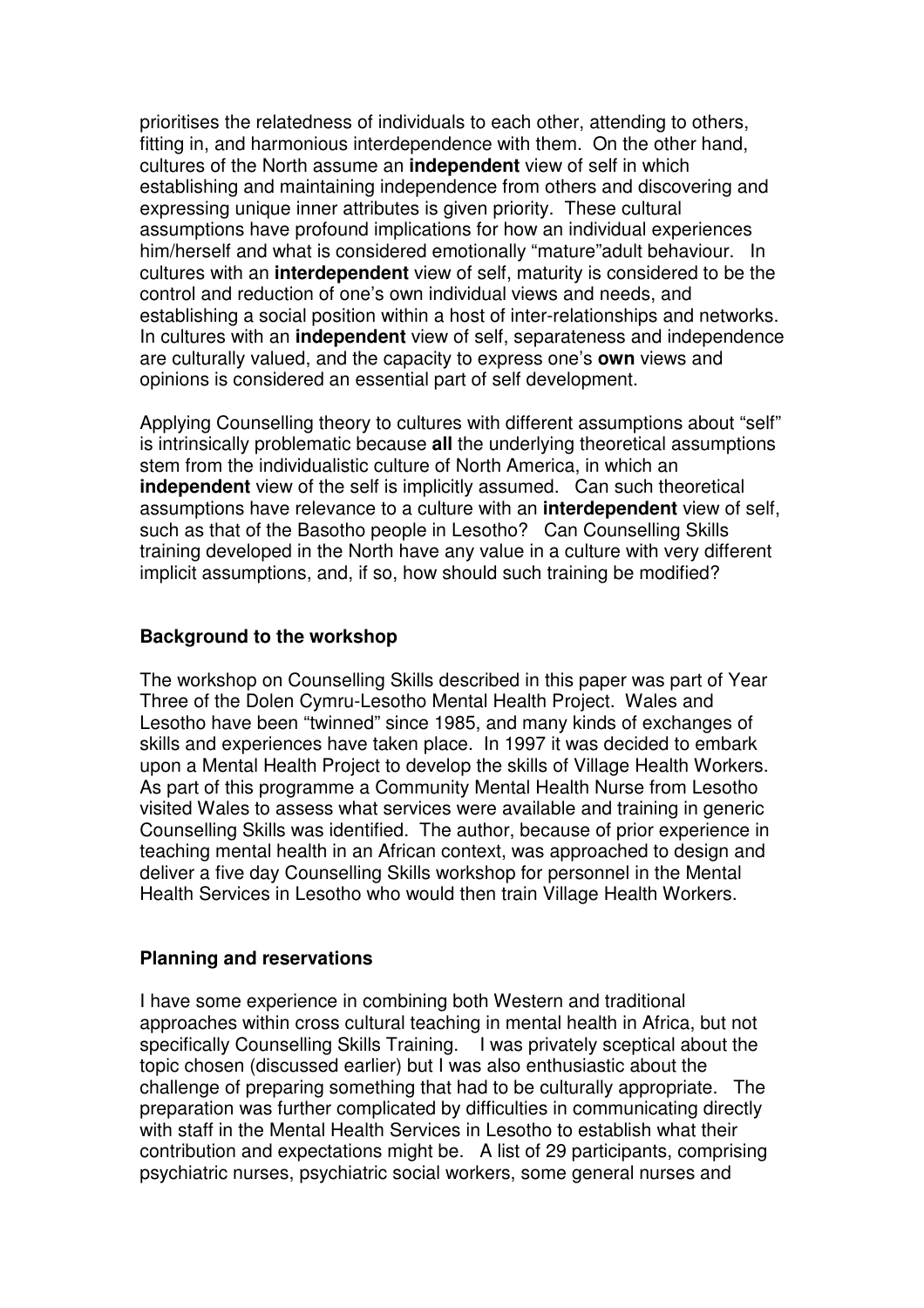senior staff within the Mental Health Services, was provided a short time before departure, but without specific information on job responsibilities or previous experience.

### **Workshop Methods**

How to prepare a workshop on Counselling Skills for those in Lesotho - a culture with very different underlying assumptions and whose home language is Sesotho? Counselling Skills are "people skills", so what can be learned by lectures or reading is very limited. Thus, experiential methods developing self awareness and personal skills are always the predominant modes of learning used in such courses. To what extent could these theories, assumptions and methods be appropriate or relevant? I felt that priority must still be given to experiential learning, but that the programme needed to be open ended and flexible so that the participants could give guidance themselves – as to what seemed to them relevant and appropriate. This involved the risks of having to adapt and change much of the prepared material on arrival and during the workshop.

Although I did have serious doubts about the cultural appropriateness of Counselling **theory**, I had no doubts as to the crucial importance of **language**. My previous experience had taught me that in the area of mental illness/emotional distress, many common English words, such as "stress", "anxiety" have no direct equivalent in African languages. Also, some descriptions of emotions in other languages cannot be translated into English. The workshop therefore had to be designed such that exploration of language differences was an integral part of the work. It was hoped that, through the creative exploration of the Sesotho language and the workshop experiential tasks, emotional expression and language in the Basotho people could be more clearly understood both by the participants and the facilitators. The participants would be carrying out their own further teaching in Sesotho, so it was essential that this language be used as much as possible for all experiential and small group work. I also hoped that a Sesotho "dictionary" of Counselling terms and words used to describe feelings could be developed by the participants to match those that I had provided in English, and that these might be useful additional teaching resources for the participants.

I consulted with my Counsellor colleagues in my NHS employment as to the content of Counselling Skills Training courses in the UK, selected some of what seemed to be useful, re-wrote some theoretical handouts deleting as much "psychobabble" as possible, and put together a programme.

#### **The workshop programme**

In teaching situations there is often an implicit expectation that "lectures" will be given, and participants are often less familiar with participative or experiential methods of learning. It can thus feel daunting to a facilitator to introduce these methods to those who initially may be surprised that a lecture is not being provided. In this workshop it was also crucial that the focus was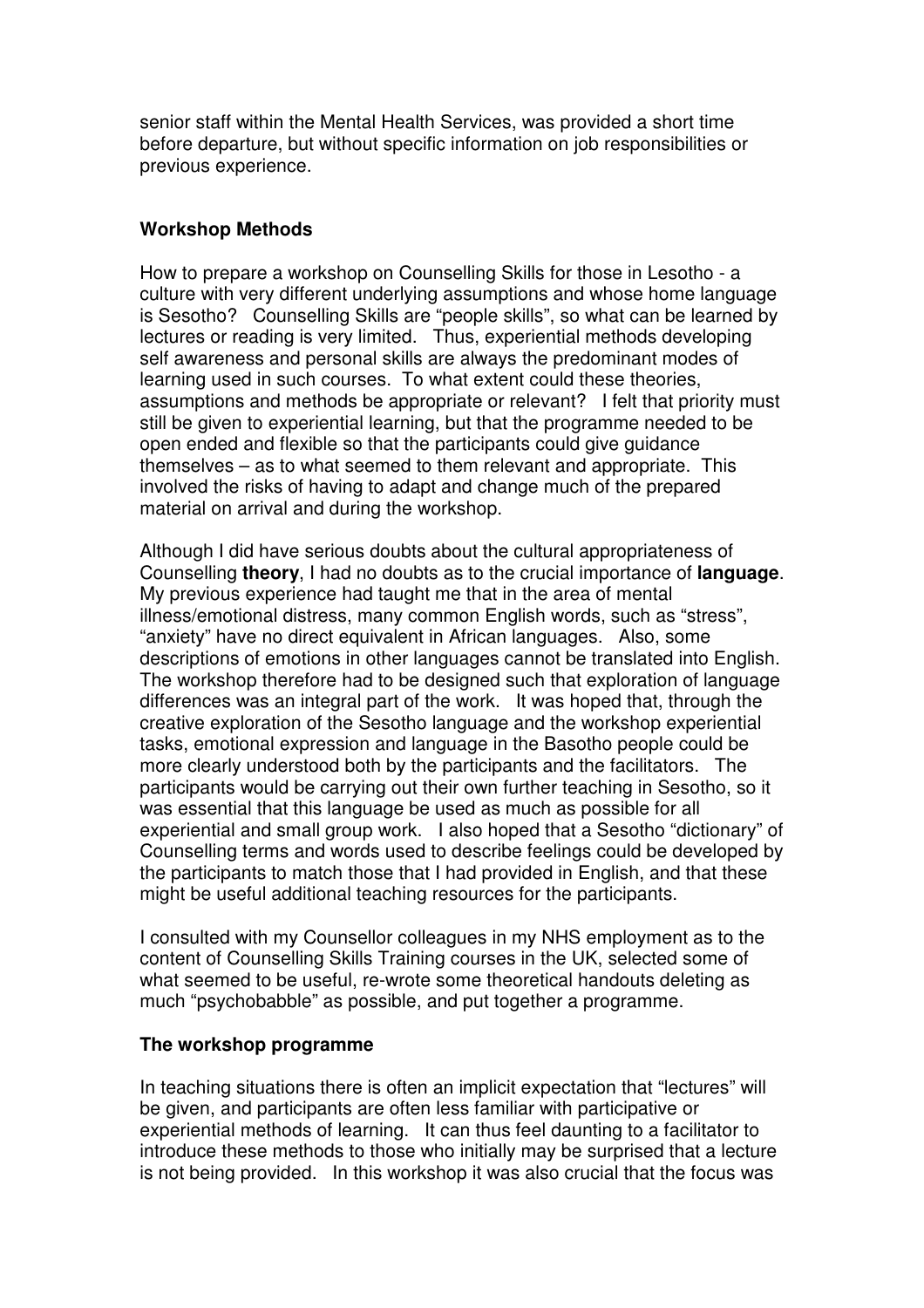predominantly on Basotho culture and the circumstances of the participants themselves, rather than on imported theories and experience from the North. This focus had also to be empowering and validating so that the participants became proud of their own experiences and could share them openly. Although I was very aware of these potential difficulties, I also knew that the success or failure of the first day would "set the tone" for the rest of the week.

It is impossible to accurately summarise the detail of a five day, primarily experiential, workshop but I hope what follows will give a "flavour" of what took place. (Please contact the author for a detailed programme and content.)

The first day began with the customary formal opening, including prayers and a hymn, followed by brief introductory comments about the workshop, and the methods to be used. I highlighted to the participants that Counselling Theory had been developed in a very different culture, that the workshop could thus be seen as "experimental", and emphasised the essential role of the Sesotho language. I also indicated that their own personal and professional experience was of paramount importance and that whatever we learned together had to be relevant to their own professional work. We then began the small group work that would be the core teaching approach throughout the week. Small groups were given tasks then asked to present their discussions to the large group. Some of the tasks for the first day (summarised here) focussed on "helping" in Lesotho – what kinds of help are acceptable, by whom, to whom, what can be talked about, what needs to be hidden? What kinds of help do you give in your own profession? What is expected of you? What kinds of help do you allow yourself to receive?

Discussions in the larger group also included the exploration of the Sesotho language. Identifying a Sesotho word for "Counselling" (no direct translation exists) provoked humorous heated debate before the participants suggested three possibilities – "Ho tastaisa motho fihela qeto" (literal translation – to guide someone to reach a conclusion), "Ho thusa motho ho hlokomela" (literal translation – to assist a person to realise his problem, to solve it and accept it), "Ho tsehetsa motho" (literal translation – to support). The participants showed great enthusiasm in trying to find accurate translations of concepts for words that had no direct equivalent translation in Sesotho. By the end of the first day almost all participants seemed enthusiastically involved, appeared to have enjoyed the somewhat unusual teaching methods, and the facilitator was immensely relieved!

### **Experiential tasks**

Two days of the workshop had been allocated to experiential learning, but it had been difficult to plan this exactly without being aware of the levels of experience and prior training, as well as being unsure beforehand as to what might be culturally relevant. When reviewing this with the participants, some commented that they had already received some type of Counselling Skills Training. However, they did not seem to have engaged in what could be called "personal development work", i.e. increasing their own understanding of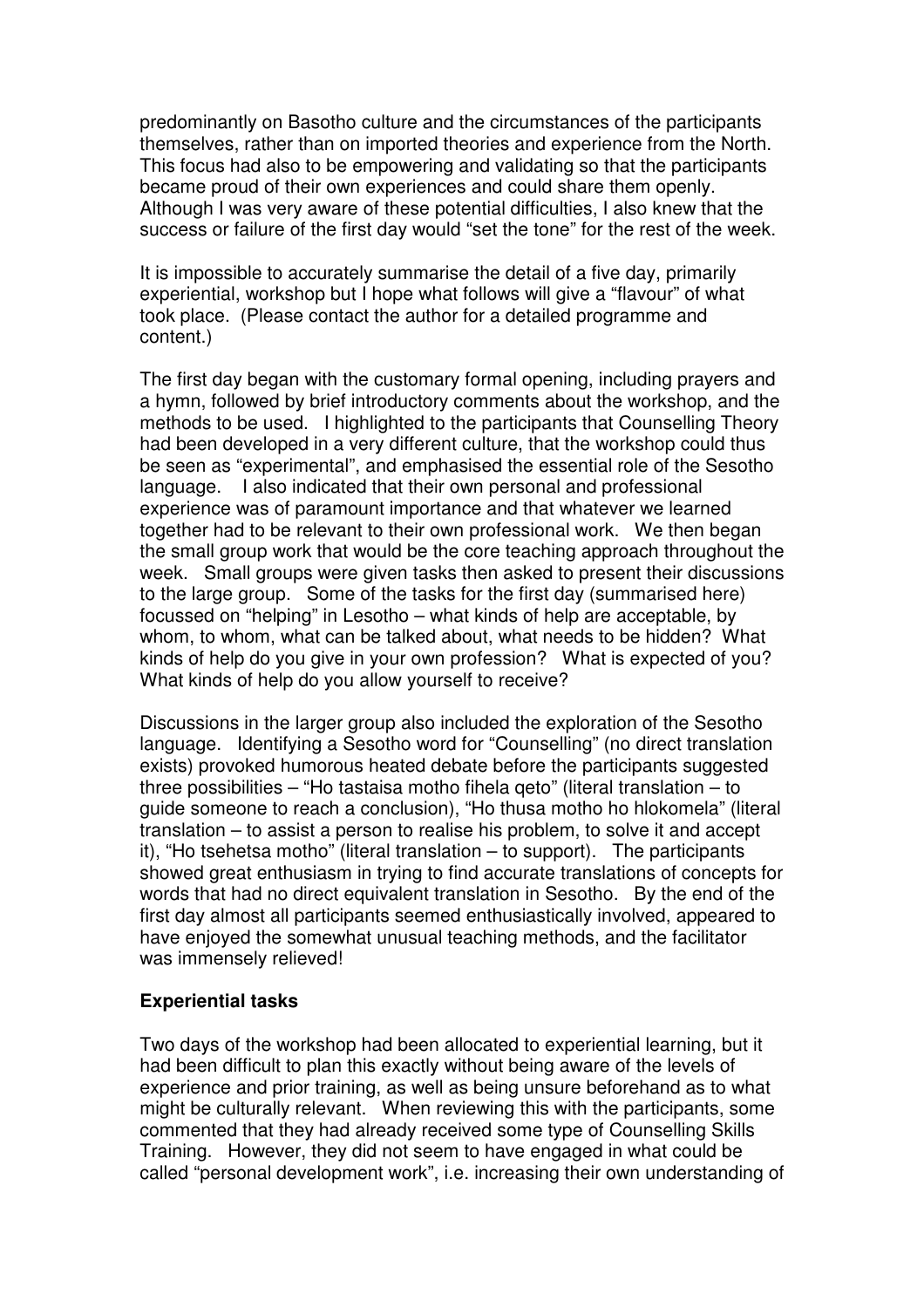their own self, a fundamental element of all such training in the North. A small "taste" of our experiential work is presented here.

The aims and content of the two days of experiential work were both ambitious and complex because a number of elements had to included simultaneously: 1) some of what would be considered essential for such a programme in the North, for example, listening skills, asking questions, dealing with feelings, judgments and stereotypes, self reflection, 2) some theoretical underpinning of the tasks, 3) the **content** had to be simultaneously **adapted** to what was appropriate in Basotho culture. Part of the facilitator's task was thus to continuously learn and be alert to both parallels, similarities and differences in the ways "client" and "counsellor" might relate to each other in the context of the participants' own selves, their own life and work experiences, and to continuously adapt the sessions accordingly.

One detailed example gives a flavour of the work. The topic of "asking questions" was introduced, the types of questions that can be asked in English were then considered, and the underlying rationale from Counselling theory for types of questions outlined (supported by a hand out). In small groups, the participants then reviewed this in Sesotho, and identified for themselves which types of questions would "fit" (i.e. serve the same purpose) in the Sesotho language, what did not, and then suggested their own alternatives. Practical work in fours, when participants could practise with each other in Sesotho then took place, followed by feedback and discussion with the larger group.

There was much humour in terms of looking at role play of interviews, the positioning of furniture, "body space" in Basotho culture, what would be appropriate when visiting someone in a rural village etc. Through the facilitation and role plays, the participants were able to look at themselves and their own professional work in ways that were new to them, which were both enjoying and stimulating. As the workshop progressed, participants became increasingly confident, contributed extremely actively to discussions, and began to challenge their own thinking and ideas in very constructive ways, thus spontaneously engaging in what in Counselling terms would be called "personal development".

### **Overview**

### **Language**

From the first day, when participants were asked for the Sesotho word for "counselling", the participants **themselves** actively engaged in developing further mutual understanding about the cultural and language issues which arose during the workshop tasks and discussions. This information was written up by the participants on flipcharts as the workshop progressed, and eventually, as hoped, a Glossary of Counselling terms in Sesotho was produced, as well as Sesotho words relating to feelings and emotional expression.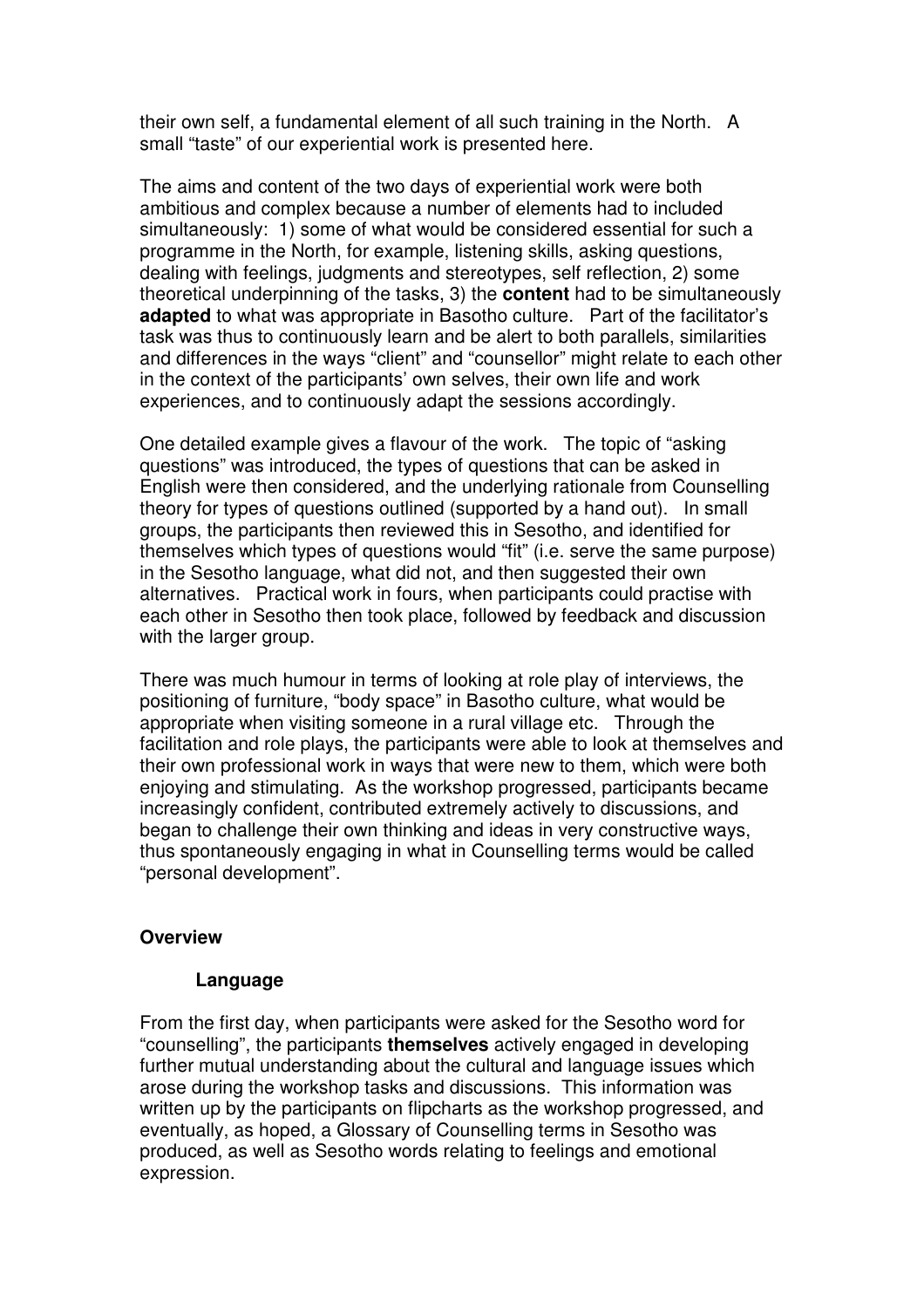## **Use of handouts**

The preparation of handouts before the workshop had been completed minimising jargon and theory, but hopefully written to be useful both for the participants themselves and as future teaching materials that they could use. The handouts were most often given **after** a particular topic had been discussed, to maximise the contributions of the participants and the presentation of their own circumstances. In any "cross cultural" work, if theoretical ideas from the North are presented first it is often difficult for participants to develop sufficient confidence to express their own views and share their own experiences.

# **Mutual support**

One of the factors that contributed significantly to the success of the workshop was the support that the participants were able to give to each other. The practical workshop tasks provided a forum whereby both personal and professional experiences could be exchanged in a supportive and caring environment. It was clear that many of the psychiatric nurses worked in isolation in rural areas and did not receive this kind of peer support on a regular basis – an essential part both of professional development and maintenance of morale in very difficult working environments. As we all lived together for five days many informal discussions also took place regarding personal development, the workshop content and the practical realities of very demanding work with patients in a Mental Health Service that, in common with many such services in emerging economies, receives limited funding and support.

### **Implementation of further teaching**

The participants were extremely enthusiastic about what they had learned and experienced during the workshop and many commented that they were looking forward to telling their colleagues about their experience and increased knowledge and awareness. However, the participants felt pessimistic about the reality of being able to implement teaching in their own working environments. They expressed major concerns about support from senior staff in their own local hospitals and it became clear that the management structure was such that mental health service staff were managed by general nurse managers whom the participants felt had very little understanding or commitment to mental health.

Understandably, this was disappointing, but it showed very clearly the gap between what had been seen as a "good idea" and the reality of practical implementation.

# **Formal Evaluation**

The participants completed a written evaluation at the end of the workshop. Most commented on the shortage of time for so much work, and felt that other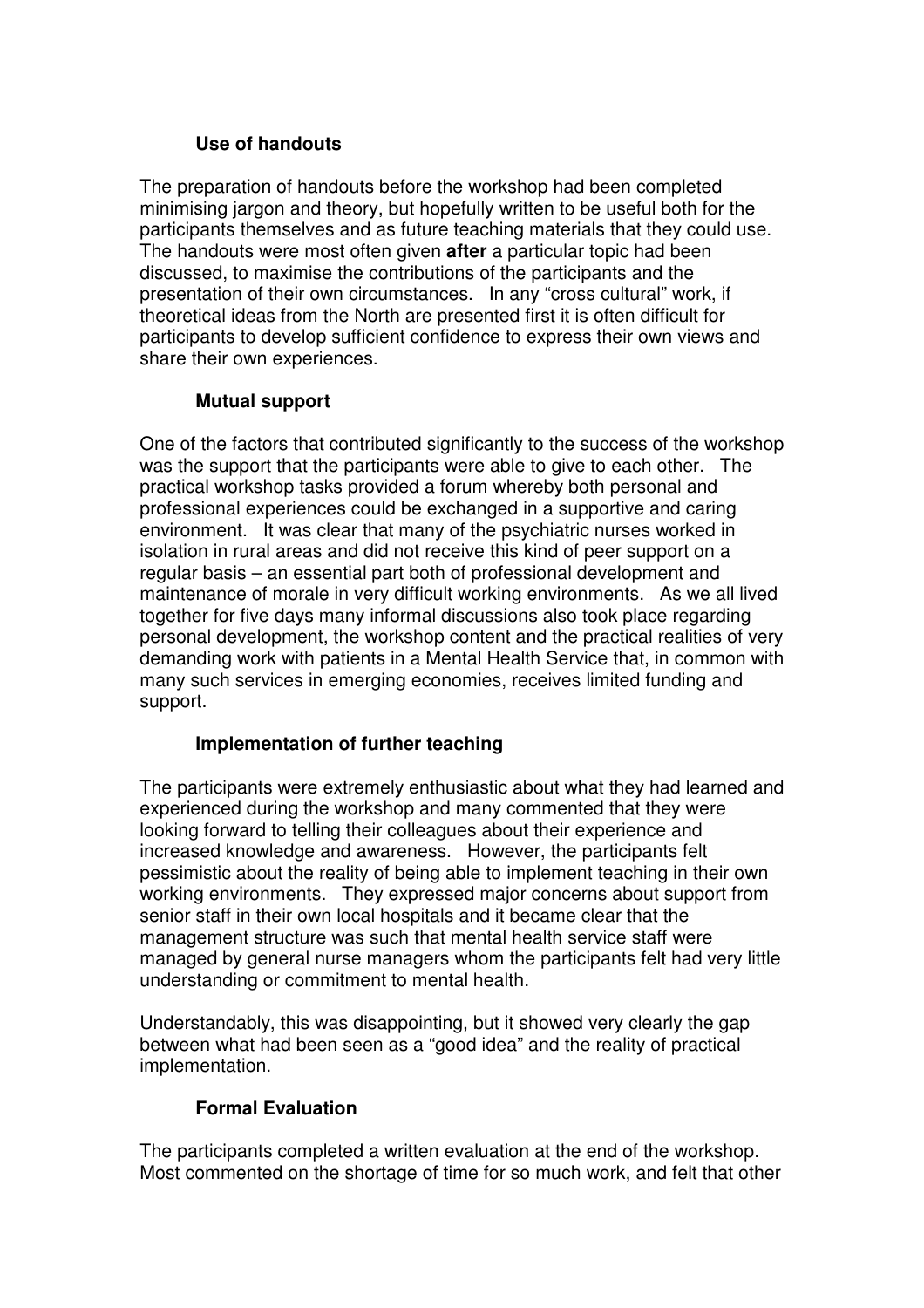staff, including those in management, should have the opportunity for a similar workshop. Many also requested that such workshops take place regularly, for example every year, so that skills could be further developed. It was particularly heartening, in terms of the workshop design, that participants had felt that the approaches had been sufficiently relevant to their own culture and language, and that the experience had contributed significantly to both personal and professional development.

Some examples give a flavour of the feedback.

"the workshop has been relevant because we translated some of the words to what our people could understand". "The facilitators really did their best, so much that I felt they were under pressure to perform at their best in making sure they did not impose what was culturally acceptable to them on to us".

"This was really interesting, especially when it came to self understanding". "This workshop has been thrilling to me. I'm now a changed person. Hopefully I will be an agent of change in my work". "This workshop was really very good, especially to me as an individual. It gave me the chance to talk about myself, explore my feelings in a relaxed atmosphere, knowing I am talking to people who understand. Again I think I am going to be productive to my colleagues and other people in my church and community."

### **Counselling theory and practice**

In reviewing my initial reservations about the topic, content and design of this Counselling Skills workshop, were my fears about its relevance to a very different culture confirmed?

It was clear from the beginning that the participants were highly educated, experienced professionals. Many had travelled outside Lesotho (though not all) and their proficiency in English was excellent. This made them an elite and unrepresentative group in their own culture. They were also already familiar with some of the terms and concepts used in Counselling theory. However, in the beginning they were hesitant about the experiential methods, particularly in reflecting on themselves, and, understandably, initially suspicious of the facilitator. However, probably because of their own professional experience, all participants gradually became more open and confident in their contributions. I am unsure to what extent this would have been possible with a less well educated and experienced group.

In relation to specific Counselling theory and cultural assumptions about "the self", there was insufficient time to examine this in the depth that I would have wished. However, as might be expected I felt the participants to be **between** cultures, i.e. they seemed to think about themselves and their circumstances with both independent and dependent views of self which they held together. In private discussions it became clear that this "in between" could be a source of conflict within themselves – being "pulled" both by their traditional cultural beliefs and their experience of the very different cultural assumptions of the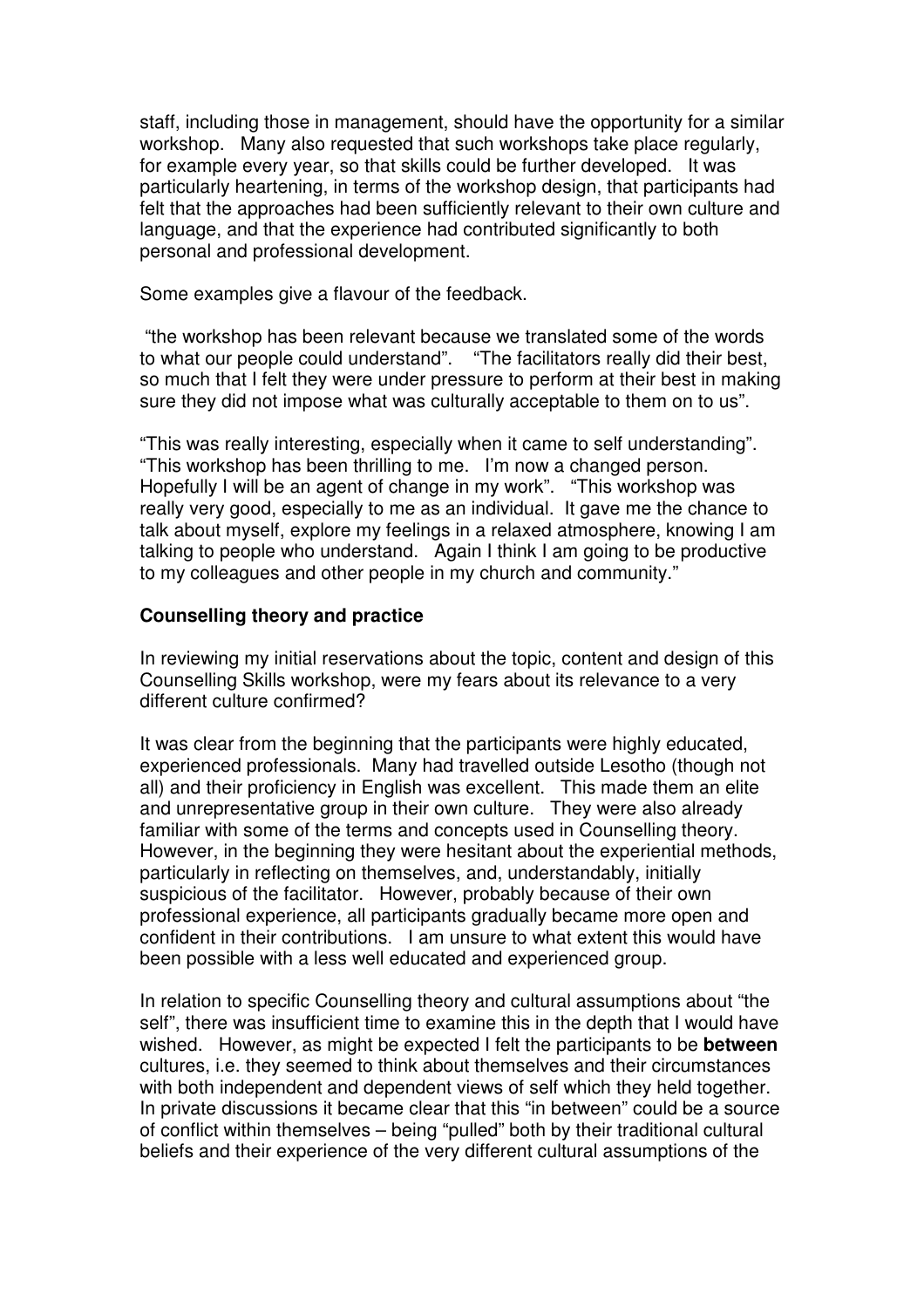North. It would also be extremely important to establish how being "in between" cultures would affect their teaching of VHWs.

An example of holding together aspects of both independent and interdependent views of self was shown by the reaction of some participants to Maslow's Hierarchy of Needs (a fundamental premise of counselling theory). While accepting the theory, they felt that self actualisation (the apex of the hierarchy in terms of personal development) could be achieved **through** one's children, not just as an individual. For cultures with an independent view of self this would not be considered appropriate, as self actualisation has to involve the development of inner attributes. The participants also considered Roger's "core conditions" (warmth, empathy and positive regard), the essential building blocks of a therapeutic relationship in Counselling theory, to be essential for their own work, but **how** they were conveyed in one to one relationships was specific to Basotho cultural norms of social interaction.

A detailed analysis of the possible similarities and differences in terms of Counselling theory could not be explored in such a short workshop. However, the work did indicate that Counselling Skills Training could be given in a different culture - with **great care.**

### **Principles to guide future work**

The principles that follow are given with the reservation that such training would be likely to be less appropriate or certainly more challenging with those who do not have knowledge and awareness of some of the cultural assumptions of the North, particularly relating to the "self".

- An atmosphere must be created from the beginning of any Counselling Skills Training such that the **local** culture is assumed to be the dominant contribution. The participants need to feel that they are the experts on themselves and their own culture, not the "qualified", "higher status" external facilitator. This also requires that the facilitator make every effort to step down from the "pedestal" that participants, who may lack self confidence, may try to put him/her on!
- The programme content must be flexible to adapt and change to reflect the personal and professional experiences of the participants. Any theories stemming from the North must be presented **tentatively,** with a clear message that their relevance to the culture of the participants may be limited.
- Language and emotional expression within the local culture must be examined by the participants extremely carefully to minimise the likelihood of one culture's assumptions being taken as "universal".